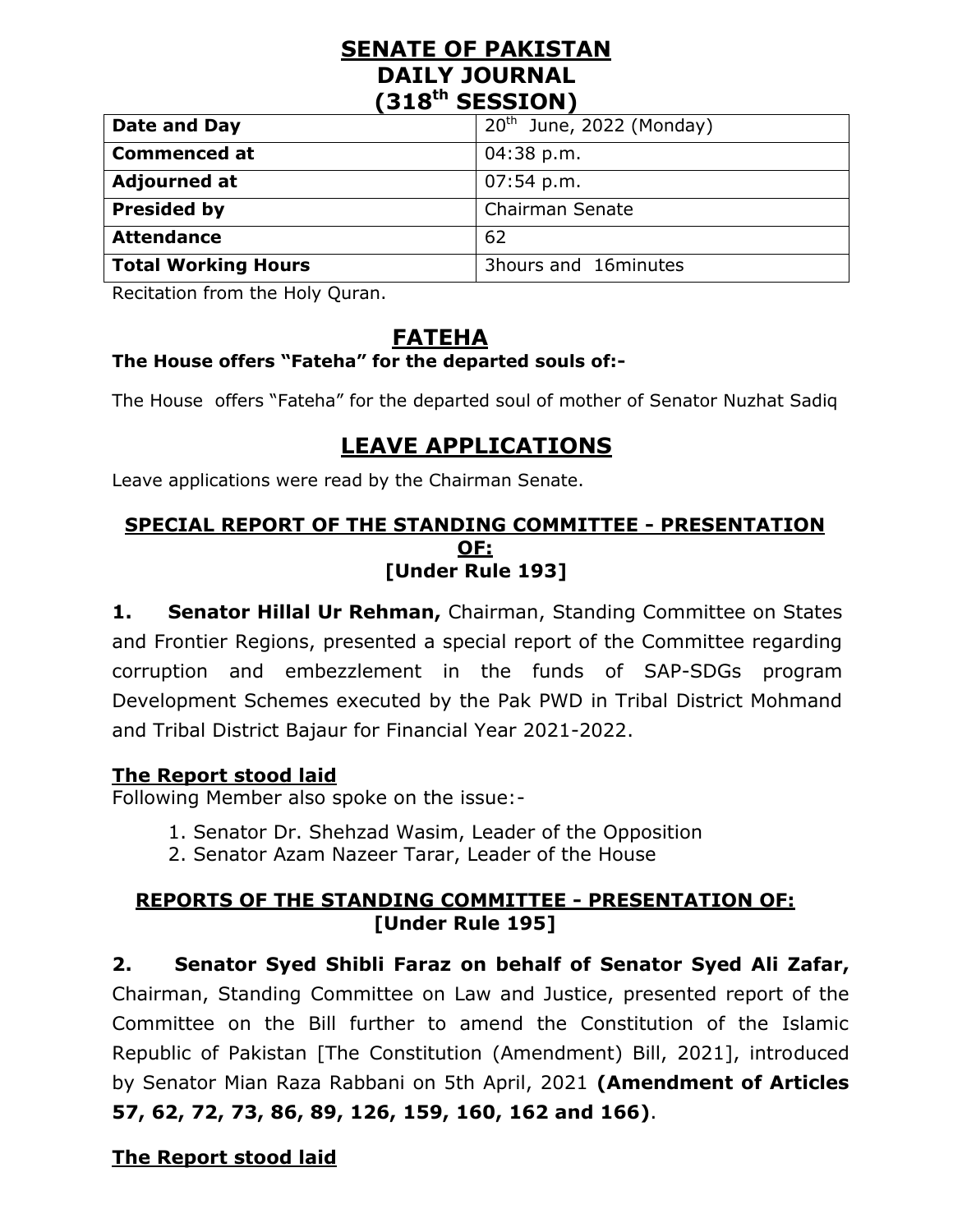**3. Senator Syed Shibli Faraz on behalf of Senator Syed Ali Zafar,**  Chairman, Standing Committee on Law and Justice, presented report of the Committee on the Bill further to amend the Constitution of the Islamic Republic of Pakistan [The Constitution (Amendment) Bill, 2020], introduced by Senator Mian Raza Rabbani on 8th June, 2020 **(Amendment of Article 89).**

## **The Report stood laid**

**4. Senator Syed Shibli Faraz on behalf of Senator Syed Ali Zafar,**  Chairman, Standing Committee on Law and Justice, presented report of the Committee on the Bill further to amend the Constitution of the Islamic Republic of Pakistan [The Constitution (Amendment) Bill, 2021], introduced by Senator Mian Raza Rabbani on 12th July, 2021 **(Amendment of Article 89).**

## **The Report stood laid**

**5. Senator Syed Shibli Faraz on behalf of Senator Syed Ali Zafar,**  Chairman, Standing Committee on Law and Justice, presented report of the Committee on the Bill further to amend the Constitution of the Islamic Republic of Pakistan [The Constitution (Amendment) Bill, 2021], introduced by Senator Mian Raza Rabbani on 12th July, 2021 **(Amendment of Article 160).**

### **The Report stood laid**

## **DISCUSSION ON THE FINANCE BILL, 2022-23**

Following Members spoke on this issue:-

- 1. Senator Naseema Ehsan
- 2. Senator Abida Muhammad Azeem
- 3. Senator Dr. Sania Nishtar
- 4. Senator Mushtaq Ahmed
- 5. Senator Seemee Ezdi
- 7. Senator Khalida Ateeb
- 8. Senator Keshoo Bai
- 9. Senator Dr. Zarqa Suharwardy Taimur
- 10. Senator Mushtaq Ahmed

# **POINT OF PUBLIC IMPORTANCE**

**1.** Senator Behramand Khan Tangi spoke regarding incidents of fire in forest of Malakand Division, KPK.